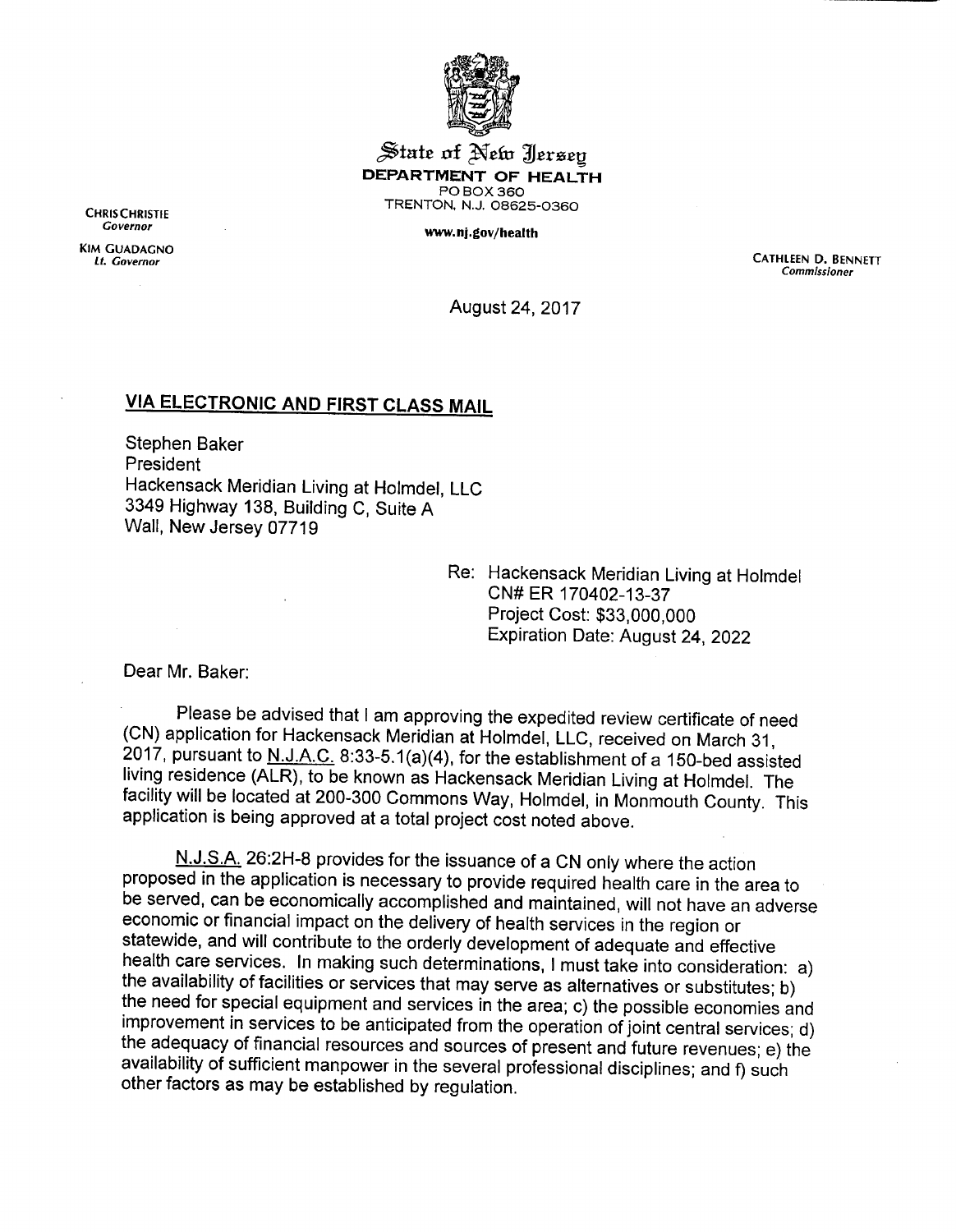Stephen Baker, President Hackensack Meridian Living at Holmdel CN#ER 170402-13-37 Page 2

As to the aforementioned specifics of this application, I note that in identifying those services that are subject to expedited review, the Department of Health (Department) chose services that would have a minimal impact on the health care system as a whole and, therefore, for which a statistical bed need methodology would not be necessary. The services proposed in this application are subject to expedited review pursuant to N.J.A.C. 8:33-5.1(a)(4) and, therefore, a statistical bed need methodology is not required. I believe that the criterion regarding the availability of facilities or services which may serve as alternatives or substitutes is not applicable inasmuch as the services in this application will have a minimal impact on the health care system as a whole. The need for sufficient special equipment and services in the area does not apply as this application is for an assisted living residence, which does not require any special equipment. The facility will realize economies of scale from the operation of joint central services because it is one of several healthcare facilities in New Jersey with common ownership. I believe that this project can be economically accomplished and maintained as the applicant projects a positive net income bythe end of the first year of operation. I also note that while additional professional staff will be required to accommodate the implementation of the ALR, I am confident that there is sufficient professional staff available in the area to meet those staffing needs.

Finally, I have taken into consideration the applicable regulations for the services subject to expedited review (i.e., N.J.A.C. 8:33-5.3 and 8:33H-1.16). I find that Hackensack Meridian Living at Holmdel, LLC, the proposed licensed operator, has provided an appropriate project description, which includes information as to the total project cost, operating costs and revenues, services affected, equipment involved, source of funds, utilization statistics, and justification for the proposed project (N.J.A.C.  $8:33-5.3(a)(1)$ ; assurance that all residents of the area, particularly the medically underserved, will have access to services (N.J.A.C. 8:33-5.3(a)(2)); and documentation that it will meet appropriate licensing and construction standards (N.J.A.C. 8:33- 5.3(a)(3)(i)). In addition, Hackensack Meridian Living at Holmdel, LLC demonstrated a track record of substantial compliance with the Department's licensing standards (N.J.A.C. 8:33-5.3(a)(3)(ii)).

Please be advised that this approval is limited to the application as presented and reviewed. The application, related correspondence and any completeness questions and responses are incorporated and made a part ofthis approval. An additional review by the Department may be necessary if there is any change in scope, as defined at N.J.A.C. 8:33-3.9. However, a change in cost of an approved CN is exempt from further review subject to the following:

1. The applicant shall file a signed certification as to the final total project cost expended for the project at the time of the application for licensure for the beds/services with the Certificate of Need and Healthcare Facility Licensure Program.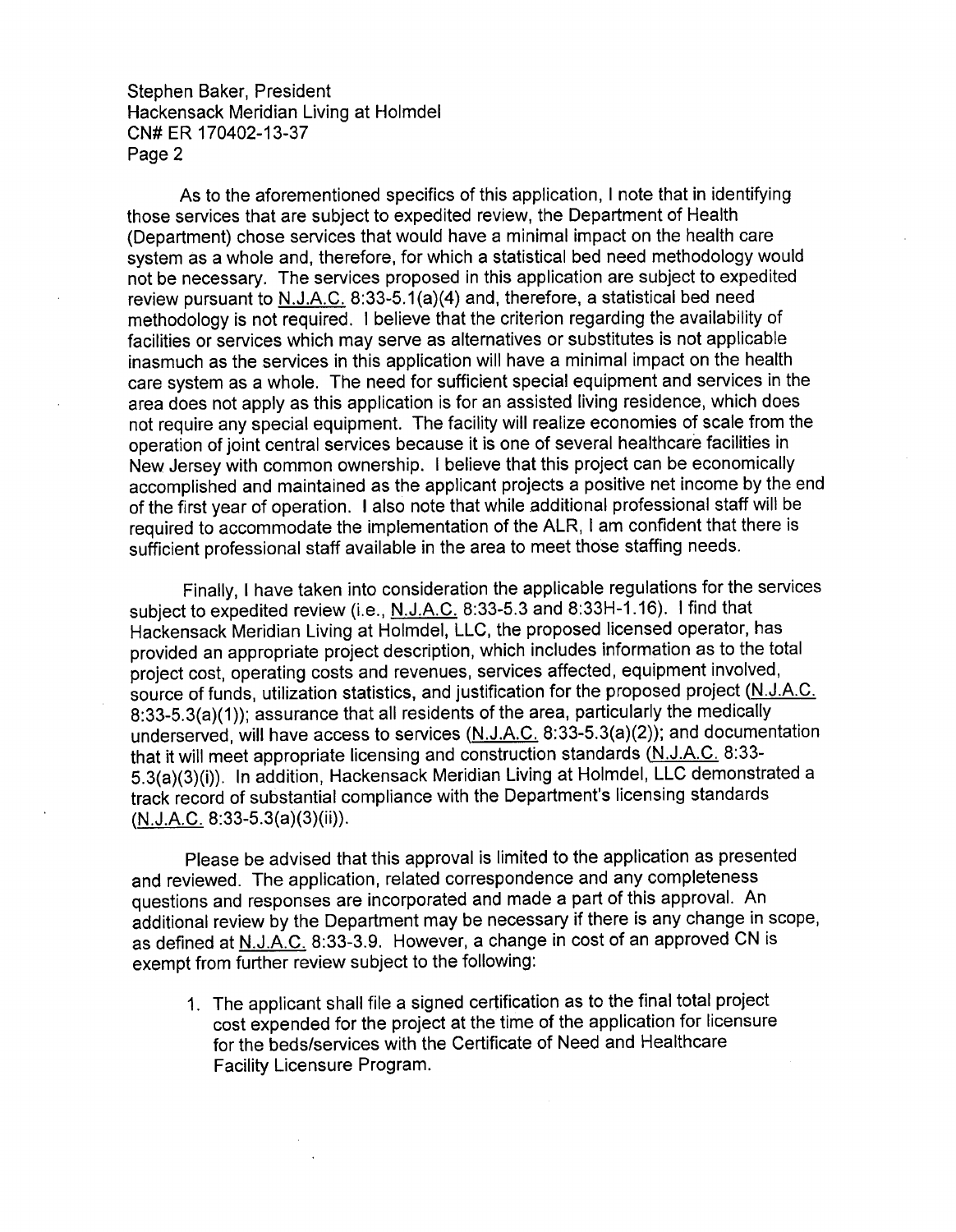Stephen Baker, President Hackensack Meridian Living at Holmdel CN#ER 170402-13-37 Page 3

- 2. Where the actual total project cost exceeds the CN-approved total project cost and is greater than \$1,000,000, the applicant shall remit the additional CN application fee due to the Certificate of Need and Healthcare Facility Licensure Program. The required additional fee shall be 0.25 percent of the total project cost in excess of the CNapproved total project cost.
- 3. The Department will not issue a license for beds/services until the additional fee is remitted in full.

Furthermore, pursuant to N.J.S.A. 26:2H-12.16 and N.J.A.C. 8:36-5.1(h), a new facility licensed to operate an assisted living residence or comprehensive personal care home shall have a Medicaid occupancy level of ten percent within three years of licensure. The ten percent Medicaid occupancy level shall be met through conversion ofresidents who entered the facility as private-pay residents and subsequently become eligible for Medicaid or through the direct admission of Medicaid-eligible persons. The ten percent Medicaid occupancy level shall be continuously maintained by a facility once the three-year licensure period has elapsed.

The Department, in approving this application, has relied solely on the facts and information presented to us. The Department offers no opinion as to whether the facility's proposed ownership or business organization is in compliance with the Codey Act, Board of Medical Examiners administrative rules and federal anti-referral (Stark) and federal anti-kickback laws. We have not undertaken an independent investigation of such information. If material facts have not been disclosed or have been administrative regulatory action to rescind the approval or refer the matter to the Office of the Attorney General.

Finally, regardless of any management agreement addressing the operation of the facility between the licensee and any other entity, the licensee is responsible for financial, operational and management control. All health services provided by the facility and the revenue generated by a facility from providing these health services are the responsibility of the licensee.

Any approval granted by this Department relates to CN and/or licensing requirements and does not imply acceptance by <sup>a</sup> reimbursing entity. This letter is also not intended as an approval of any arrangement affecting reimbursement or any remuneration involving claims for health care services.

This approval is not intended to preempt in any way any municipality's authority to regulate land use within its borders and shall not be used by you to represent that the Department has made any such findings or determinations relative to the use of any specific property. Please be advised that services may not commence until such time